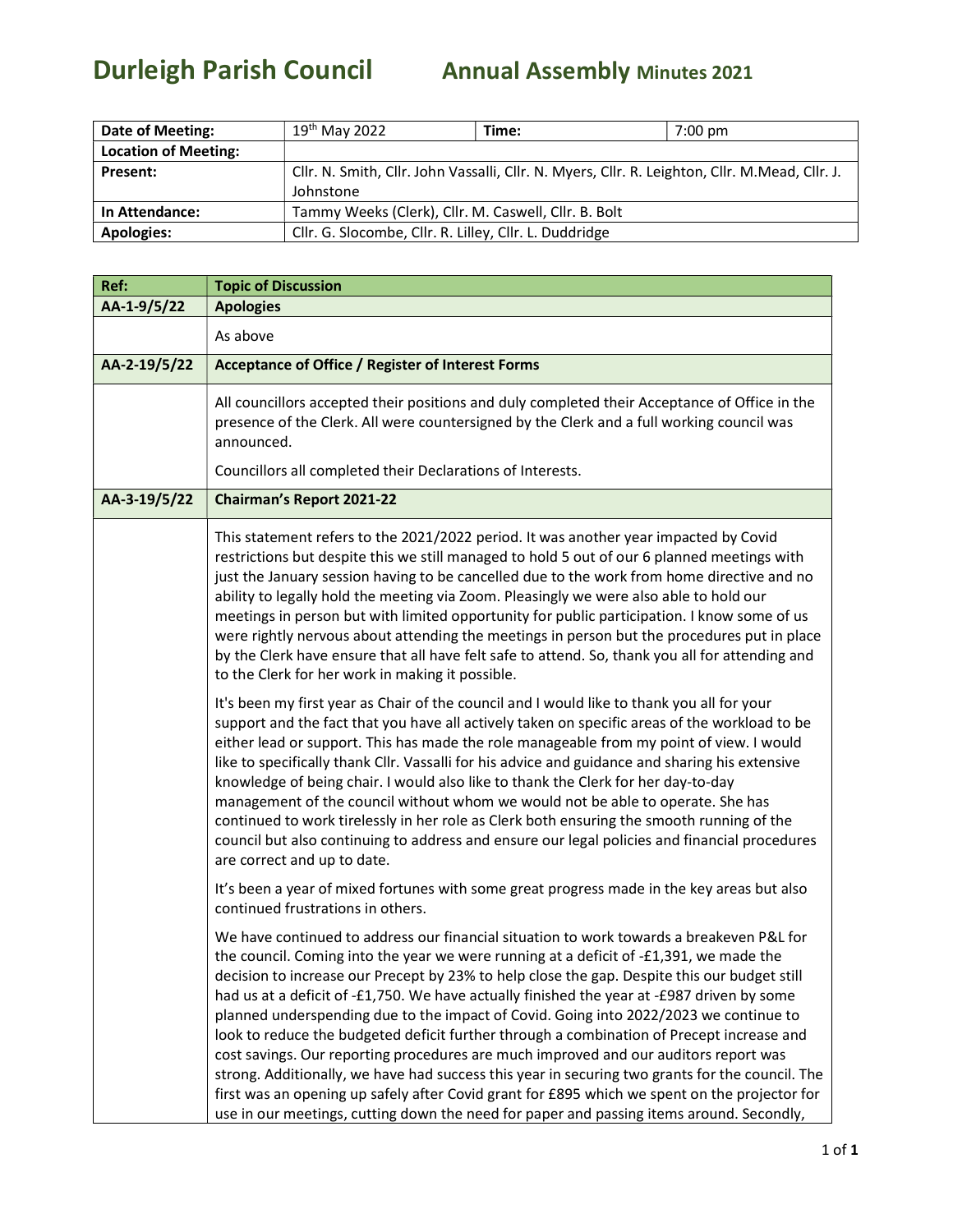**Durleigh Parish Council Annual Assembly Minutes 2021** 

we have just secured a further grant for £1,280 which we plan to spend on some commemorative benches.

Our interment fee support program has been up and running for its first full year and we have been able to help two families from within the Parish with a contribution to the double burial fees. This was within budget and the scheme will continue into this next year. Despite a few small teething problems this process has worked well and I would like to thank both Amanda Young at Bridgwater Town Council and our Clerk for their day-to-day management of this program.

I mentioned councillors taking lead roles for specific areas of work, this has led to a pleasing increase in the amount of councillor training that has taken place in the year. In total 8 courses have been attended and a specific mentioned should go to Cllr. Mead who has attended the most with 4 courses this year. With changing policies and likely changes to the expectations of Parish Councils from the move to the Unitary Council, attending future training will continue to be encouraged.

This last year we have finally entered the age of social media with the establishment of our own Parish Council face-book page. Whilst very much in its early days and whilst we still have much to learn on how to best use this medium, I am confident it will be a major asset for us in terms of getting closer to our parishioners and understanding the issues that matter most to them. I would like to thank Cllr. Myers and Cllr. Mead for their work in getting this up and running and I look forward to seeing how this develops over the coming year. To accompany our entry into Facebook we also developed a new Parish Council logo for use on all communications. While this may appear a small thing, I believe it has made all our communications look more professional and much more recognisable.

We have made really good progress in developing our policies to improve our surroundings with regards footpaths, trees and hedges. A big thank you to Cllr. Leighton who has done a great job in bringing footpath issues to light and then helping to get them fixed. He can regularly be seen litter collecting within the Parish and has helped with tree maintenance. He has also been working with Wessex Water on their on-going tree planting scheme at Durleigh Brook, ensuring we have a voice on their plans. Hedge and ditch maintenance has been a growing issue for the Parish this last year and it was clear that there was much confusion on how best to tackle this issue. We purchased "Parish Online" which has enabled the Clerk to map ownership of all fields, hedges and ditches within our Parish boundary. With this information we can now send out maintenance enforcement letters to owners when needed which should improve the situation. Thanks must go to the Clerk as this was a time consuming and complicated task.

With Wessex Water making good progress on the renovation of Durleigh Reservoir Water Treatment Plant, we will soon be in a position to have our defibrillator up and running. The defibrillator has been purchased and appropriate connections have been put in place. Indications are installation could take place by the end of this month. As their works on the Plant start to come to an end, I would like to thank Cllr. Vassalli for the close relationship he developed with the project managers as this has ensured the works have been undertaken with minimal disruption to and no complaints from our Parishioners.

Progress has also been made on improving road safety within the Parish and more specifically on Spaxton Road. We have a commitment from our County Councillors to submit an improvement scheme to improve both pedestrian and traffic access through the narrow part of Spaxton Road. We had hoped that this would have been submitted by now as commitment was secured over a year ago but Covid has impacted the ability to submit new schemes. We ask our County Councillors to continue to support this commitment going forward. Cllr. Vassalli has worked passionately on trying to secure additional improvements and has with Highways secured a combination of new and replacement road signs and road